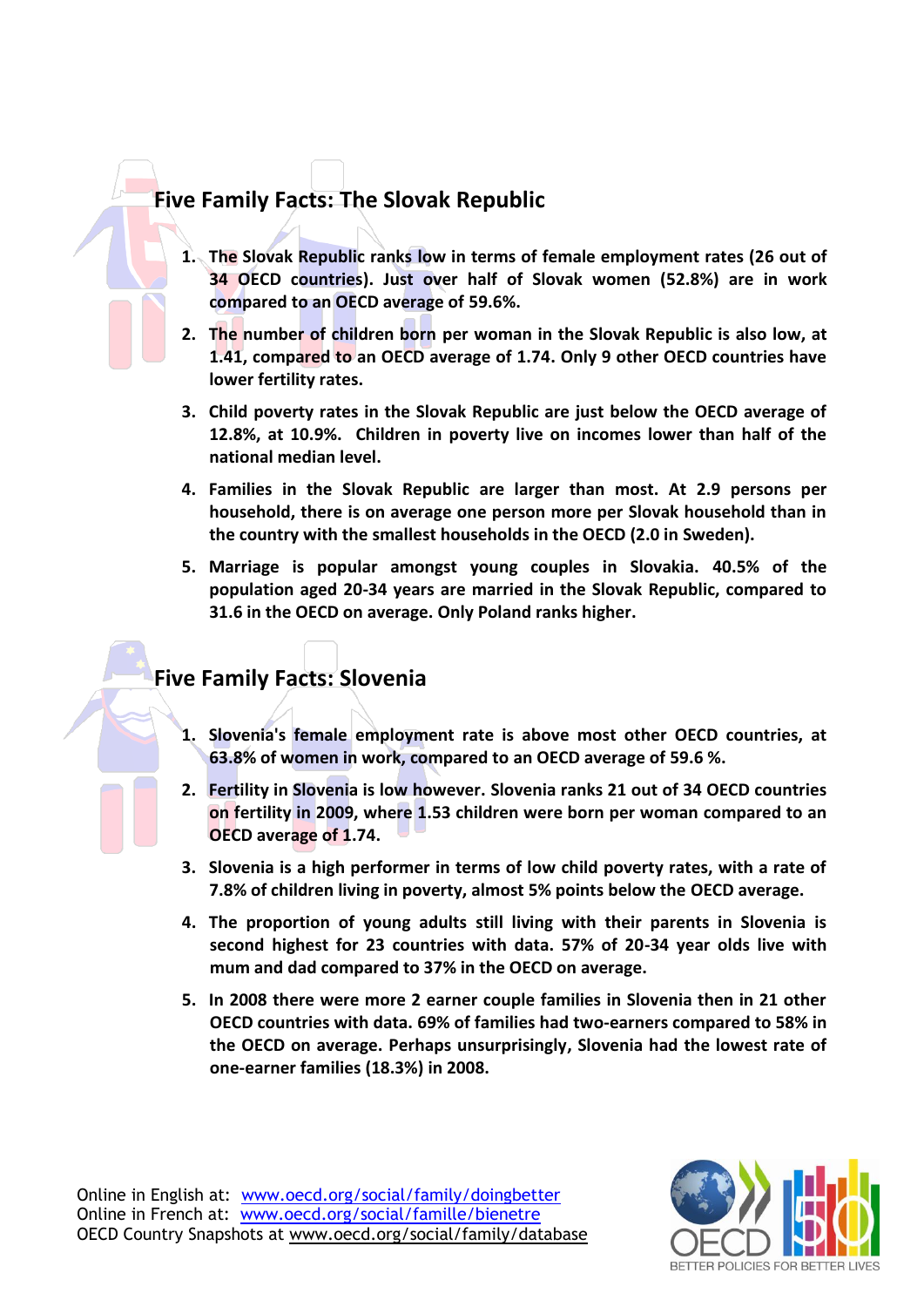### **Five Family Facts: Spain**

- **1. With 53.5% of women (aged 15-64) in the labour market, female employment in Spain was lower than the OECD average of 59.6%. The largest increases in female employment in Spain took place during the last two decades.**
- **2. With 1.4 children per woman, Spain was among the lowest-low fertility countries in the OECD in 2009. The low fertility rate in Spain is in part explained by a relatively high proportion of women remaining childless (over 20%) and by an increase in age of childbearing.**
- **3. Child poverty rate in Spain was 17.3%, well above the OECD average of 12.7%. Spain ranks 28 out of 34 OECD countries in this indicator. Poverty rates among Spanish children are predicted to have increased in 2010.**
- **4. Families in Spain are somewhat large compared to the OECD average household. Spanish households have on average 2.83 persons compared to an OECD average of 2.63.**
- **5. At 1.6% of GDP, Spain's public spending on family benefits was below the OECD average of 2.23%. Social spending per child in Spain is also lower (EUR 98 700) than the OECD average (EUR 108 400) and concentrated in mid and late childhood.**

# **Five Family Facts: Sweden**

- **1. Sweden has one of the highest rates of female employment in the OECD, 70.2% of women work compared to an OECD average of 59.6%. Although a very slight fall has been seen in the ten years since 1999.**
- **2. Sweden's fertility rate is in the top third of OECD countries. In Sweden 1.94 children are born per woman compared to an OECD average of 1.74.**
- **3. Swedish child poverty rates are low. Sweden's child poverty rate is just 7% compared to an OECD average of 12.7%. Based on employment rates an increase as high as 3% points is predicted.**
- **4. Sweden has the smallest average household size in the OECD. With fewer than 2 people (1.99) per household, it is well below the OECD average of 2.63.**
- **5. Sweden spent \$63 100 per child aged 0-5 on average in 2007, which is well above the OECD average at \$36 000, and fourth highest in the OECD.**

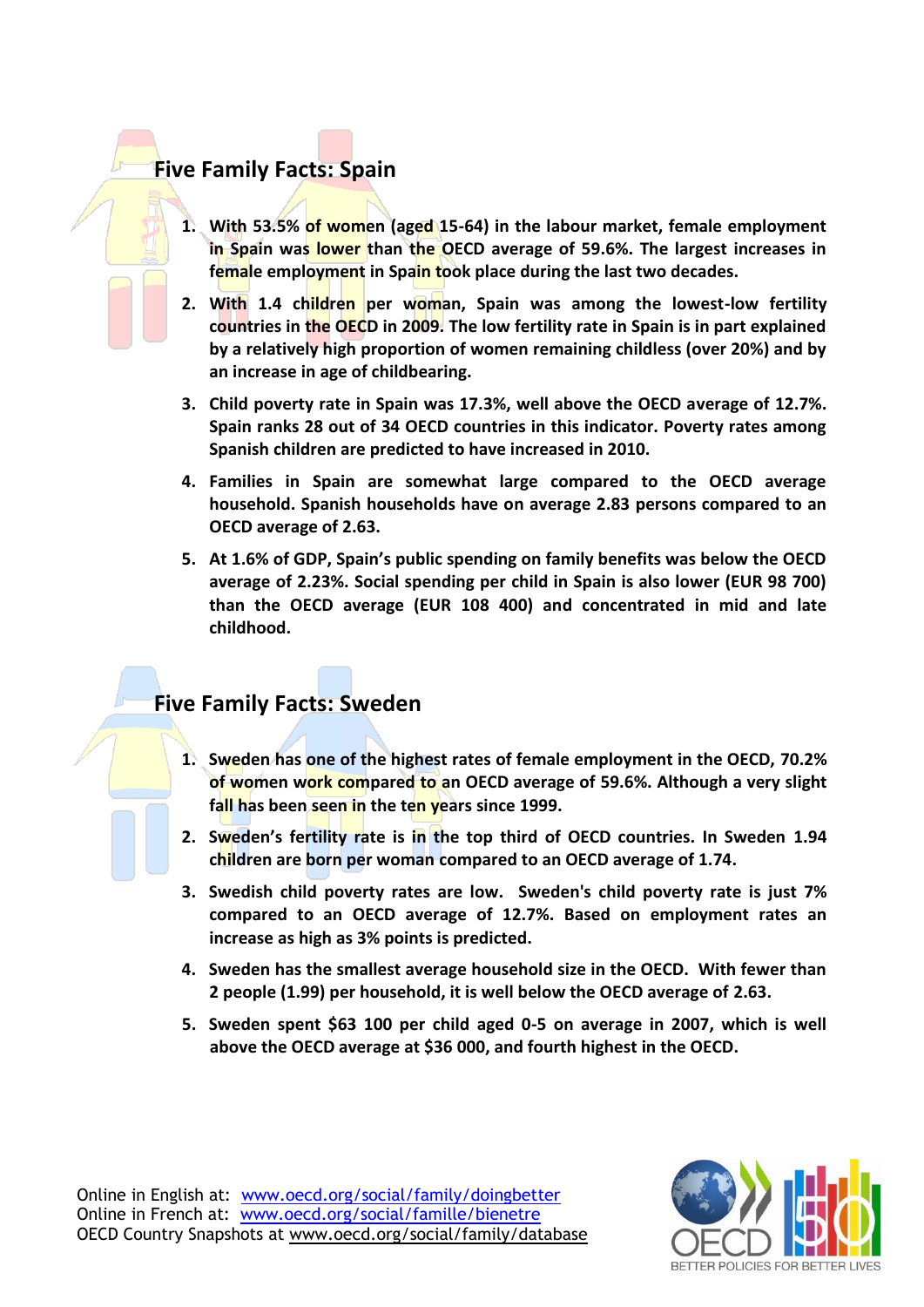#### **Five Family Facts: Switzerland**

- **1. In Switzerland three in four women are in work (73.8% in 2009) this compares to an OECD average of 59.6% of women in work. Almost half (47% or working women) are in part-time posts.**
- **2. Switzerland's fertility rate is below the OECD average, and well below replacement levels. With just 1.5 children born per woman compared to an average of 1.74 OECD-wide.**
- **3. In Switzerland the number of children living in poverty is 9.4%. This is well below the OECD average of 12.7, and one of 13 OECD countries with a rate below 10%.**
- **4. Household sizes are small in Switzerland. There are on average 2.24 persons per Swiss household, compared to an OECD average of 2.63.**
- **5. In 2008 there were more childless households in Switzerland (74%) than anywhere else in the OECD (the average is 60%).**

### **Five Family Facts: Turkey**

- **1. Turkey has the lowest female employment rate in the OECD. Less than onequarter of Turkish women work (24.4%) compared to over half in the OECD on average (59.6%). Moreover, in the ten years since 1999, Turkish female labour market participation has fallen.**
- **2. In contrast, Turkey has one of the highest fertility rates in the OECD. The average number of births per woman in Turkey is 2.12 compared to an OECD average of 1.74. Only 3 countries have higher rates.**
- **3. Child poverty is a concern in Turkey. Nearly one in every four children lives in poverty (24.6%). The OECD average poverty rate is half the size (12.7%).**
- **4. One contributor to high poverty is large families. Turkey ranks 1 st in average household size in the OECD. The average Turkish household has 4.11 persons, in the OECD it is 2.63 persons.**
- **5. In 20 years Turkey has reduced the infant mortality rate from 71 deaths per 1000 births in 1987 to 21 per 1000 in 2007. Nonetheless, the OECD average is much lower at just 5 deaths per 1000 births.**